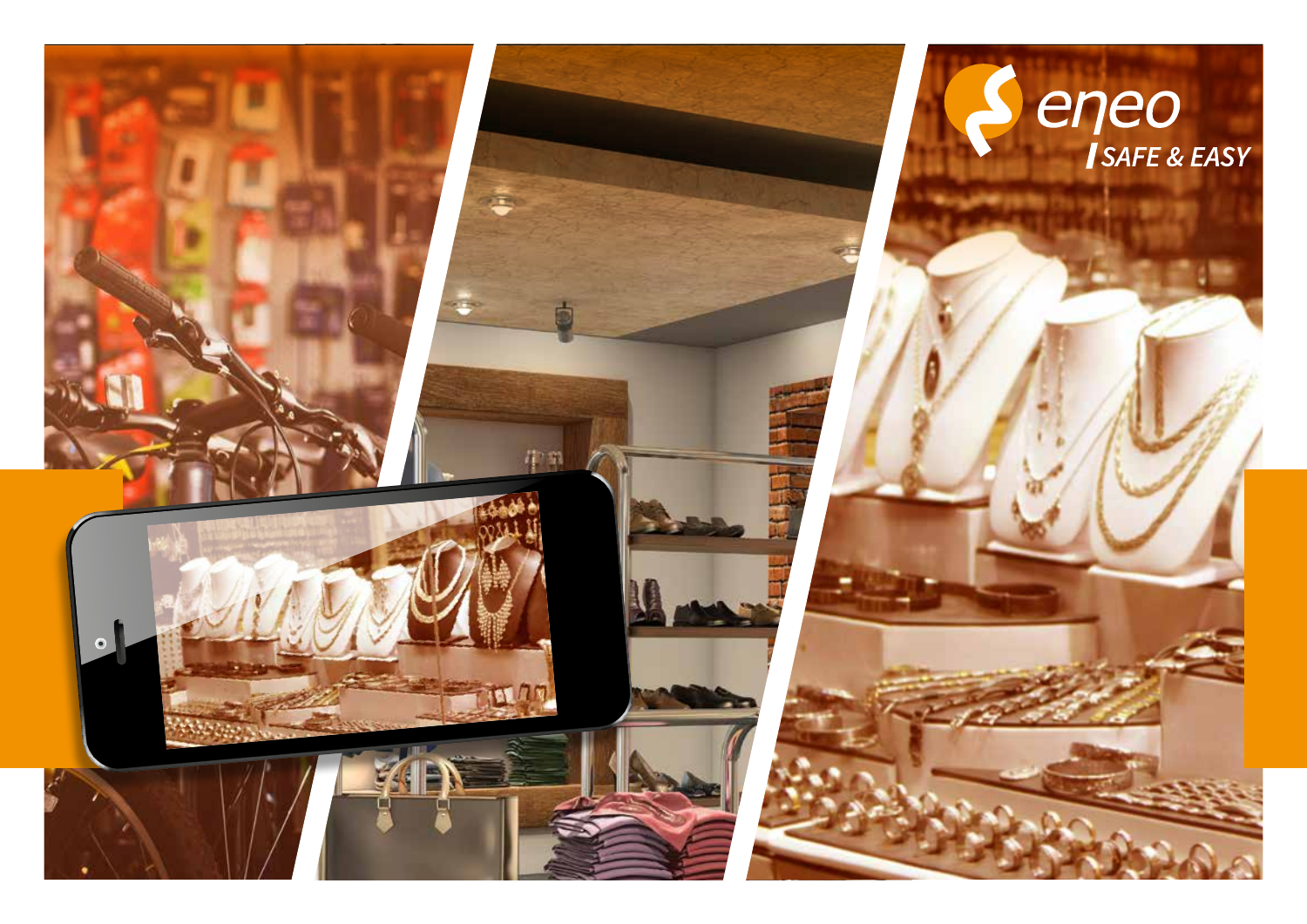

# AFFORDABLE BURGLARY PROTECTION FOR SMALL BUSINESSES

eneo Safe & Easy is the flexible, all-round carefree video security solution especially designed for the requirements and budgets of small businesses. High-resolution video images, along with an easy-to-use, app-based user-interface, provide shop owners with the full overview of their selling and working spaces. Anytime and anywhere. And they considerably reduce the risk of burglary and shoplifting at low acquisition and overall operating costs.

#### **DETERRENCE AND INVESTIGATION**

The compact security solution protects retailers from burglary and allows for the investigation of incidents. eneo Safe & Easy is reliable, flexible and easy to operate even for non-professional users. The live images and recordings from the selling and working spaces can easily be viewed on a smartphone or tablet – the solution does not require a professional monitor. The app's intuitive navigation ensures a convenient user experience.

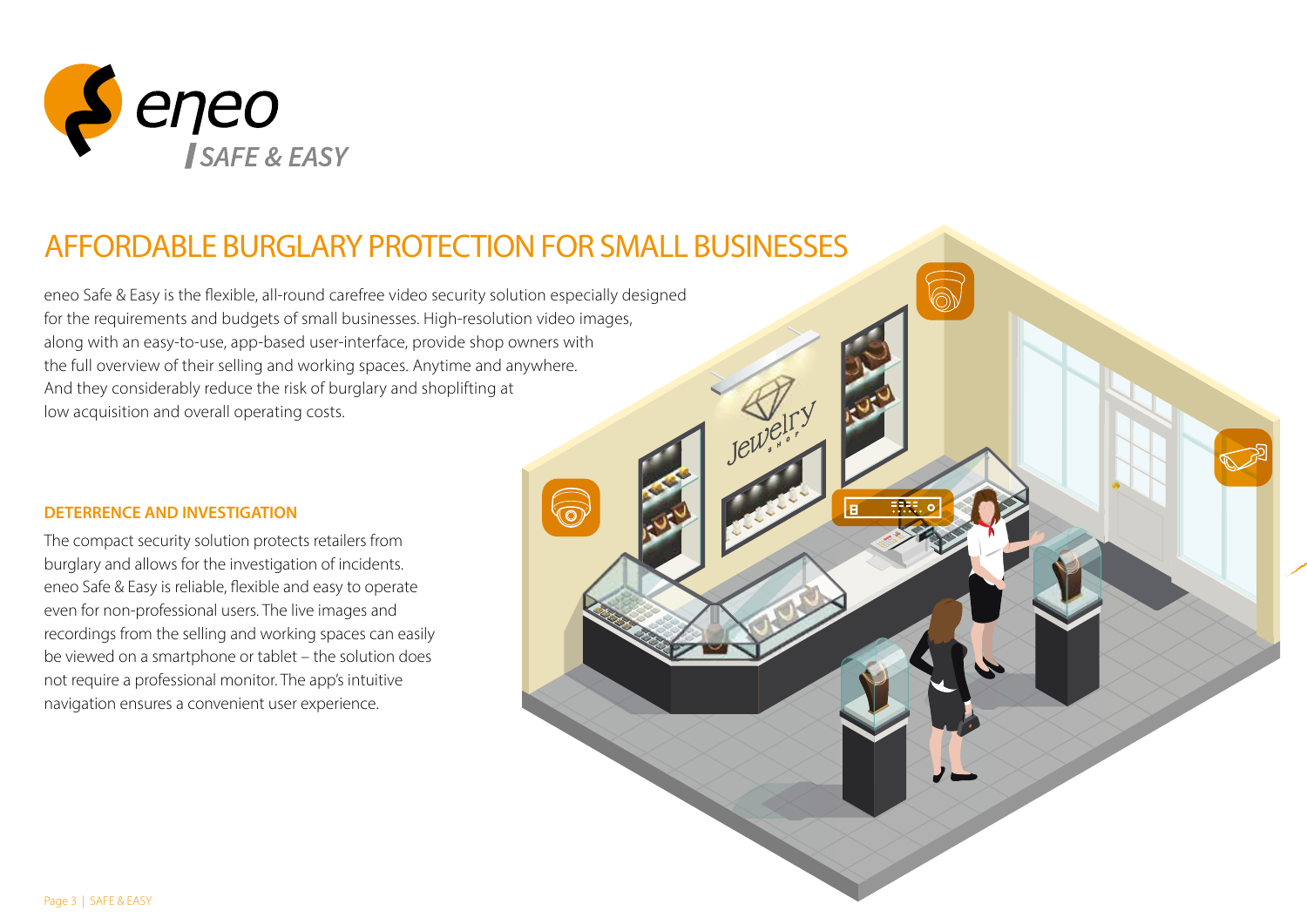4 megapixel image resolution





## **SIMPLY SAFE**

The eneo Safe & Easy IP video cameras deliver first-class quality images (4 megapixels) and come with an array of expedient features. With their compact design they are particularly recommendable for the use in limited spaces. Video analysis functions such as area monitoring and motion detection enable automatic alarm notifications via email to the user's smartphone or a tablet.

#### **SCALABLE SOLUTION**

The video is recorded on a four or eight-channel network video recorder, which saves the video data at full refresh rate with a resolution of 4 megapixels per channel. The recorders are equipped ex-works with 2TB or 4TB internal memory. If necessary, the system can easily be expanded with additional cameras and an even larger recording solution. As with all eneo Safe & Easy products, all required components can be obtained from VIDEOR.

### **PLAY IT SAFE: INTEGRATED GDPR FUNCTIONS**

The integrated GDPR functions of the eneo Safe & Easy network recorders support users in complying with the European General Data Protection Regulation (EU GDPR). These include inter alia an automatic password cycle and freely definable storage times for each channel. As soon as the purpose of the video storage is fulfilled, the data is automatically deleted at a specific date determined by the user.